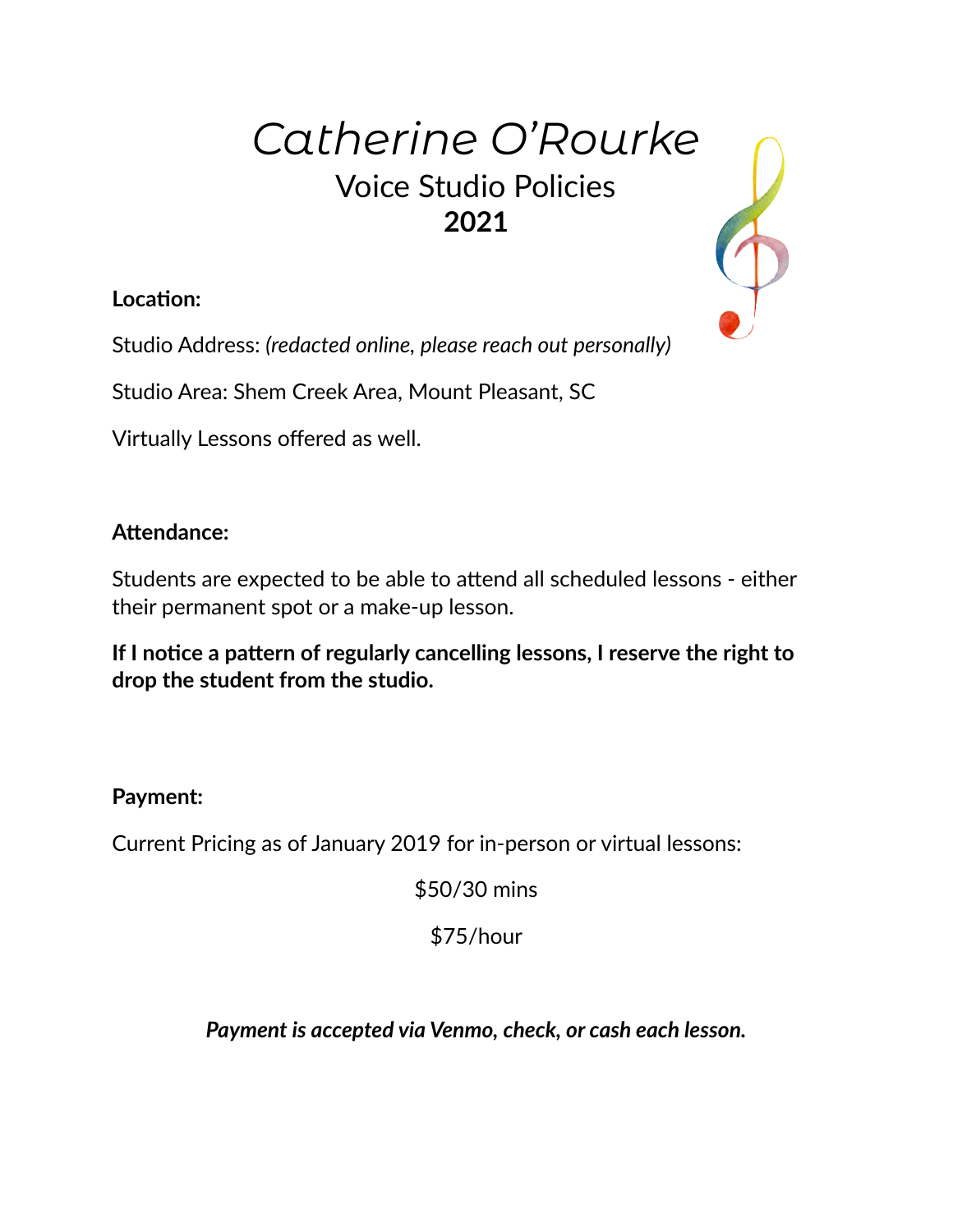## **Make Ups:**

There will be times in the year where I will need to reschedule your lesson time. We will talk about it with plenty of advance notice. I will always try to be as flexible as possible with any scheduling issues you have as well.

### **Cancellations:**

## *This studio abides by the 24 Hour Policy:*

Cancellation with at least 24 hours notice: **no payment** is expected Cancellation within 24 hours of your lesson time: **Payment is expected** with the exception of emergencies. Please respect my time and schedule.

## **If we had agreed upon a lesson and you have forgotten, payment is expected.**

I always have students who are in need of a makeup slot**.** *Please give another student an opportunity of a lesson by giving me advance notice of a lesson you plan to cancel.* 

#### **Sickness:**

When you are sick, please do your best to notify me in advance, even if you decide you are well enough to sing in your lesson the next day. The *24 Hour Policy* still applies in this case.

If you wake up sick the day of your lesson, or start a downward progression during the day of your lesson, please text or email me as soon as possible.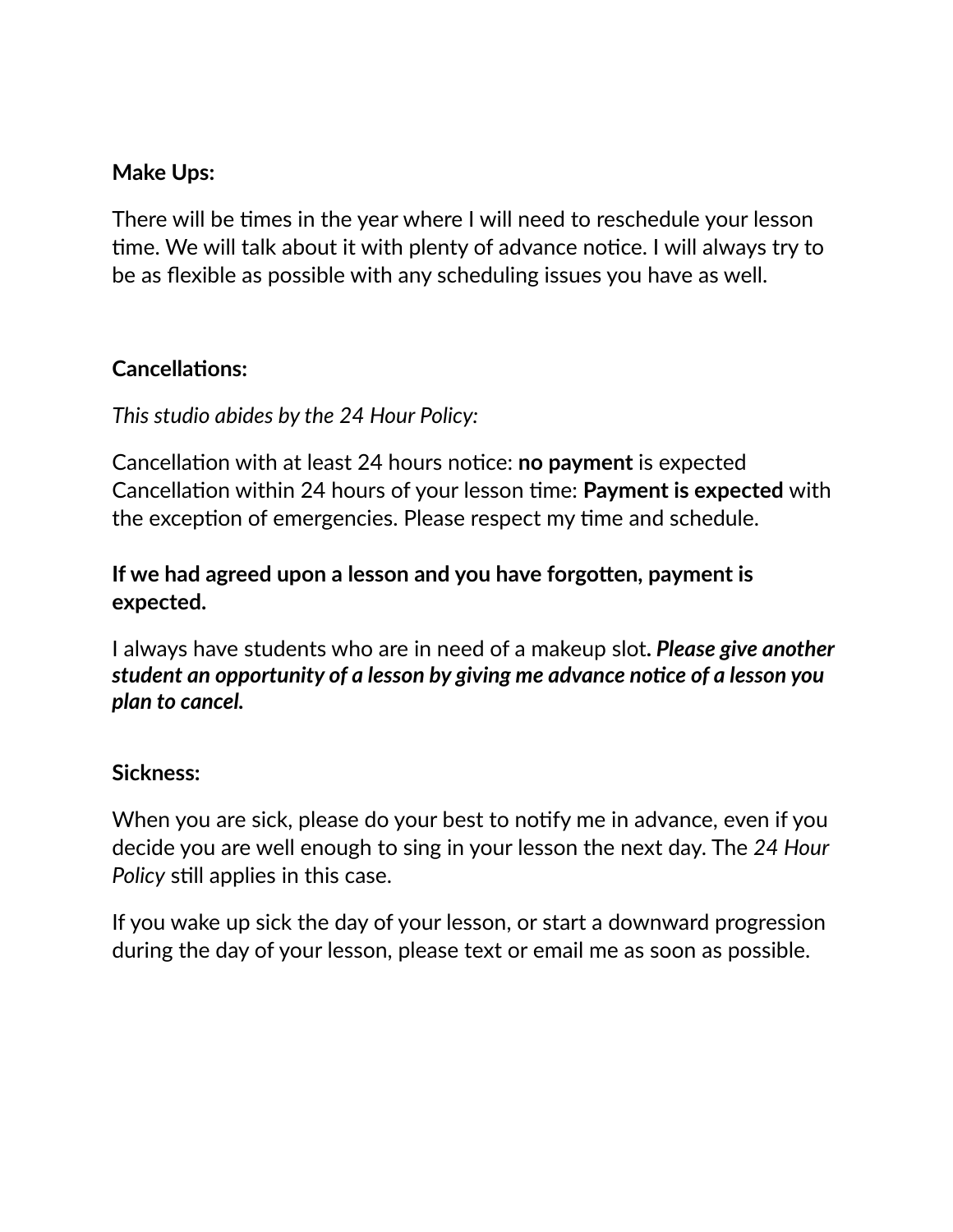# **Parents:**

Parents are welcome to sit in for first lesson to meet with me, talk about the goals of lessons and scheduling, and see how the student and I will work. After this first lesson, parents are asked to please leave the student and I alone to work. Even though completely unintentional, having anyone else in the room creates an environment of self-awareness that is not conducive to effective progress.

## **Preparation:**

Please have the following available for your lessons:

- Blank music manuscript book (for exercises)
- Recording device (voice memos app on iPhone is great)
- Your music (3-hole punched and in a binder)
- Materials for sight reading work (if applicable)
- Pencil
- Water bottle

The student and I will come up with a practice agenda together depending on the goals we hope to achieve. Unfortunately, if you do not practice, your voice will not improve no matter how many lessons you take. Begin each practice session with the exercises we discuss, and then move on to preparing the repertoire for the next lesson. Any questions or concerns you come across over the week are to be written in your manuscript notebook and we can discuss them in your next lesson.

For those of you including theory/sight-singing in your lessons, I suggest further developing sight reading skills for a short time EACH day. Coming with questions to lessons is the best, most efficient way for us to figure out together how to further your progress each week. A little bit, but *daily,* goes a long way.